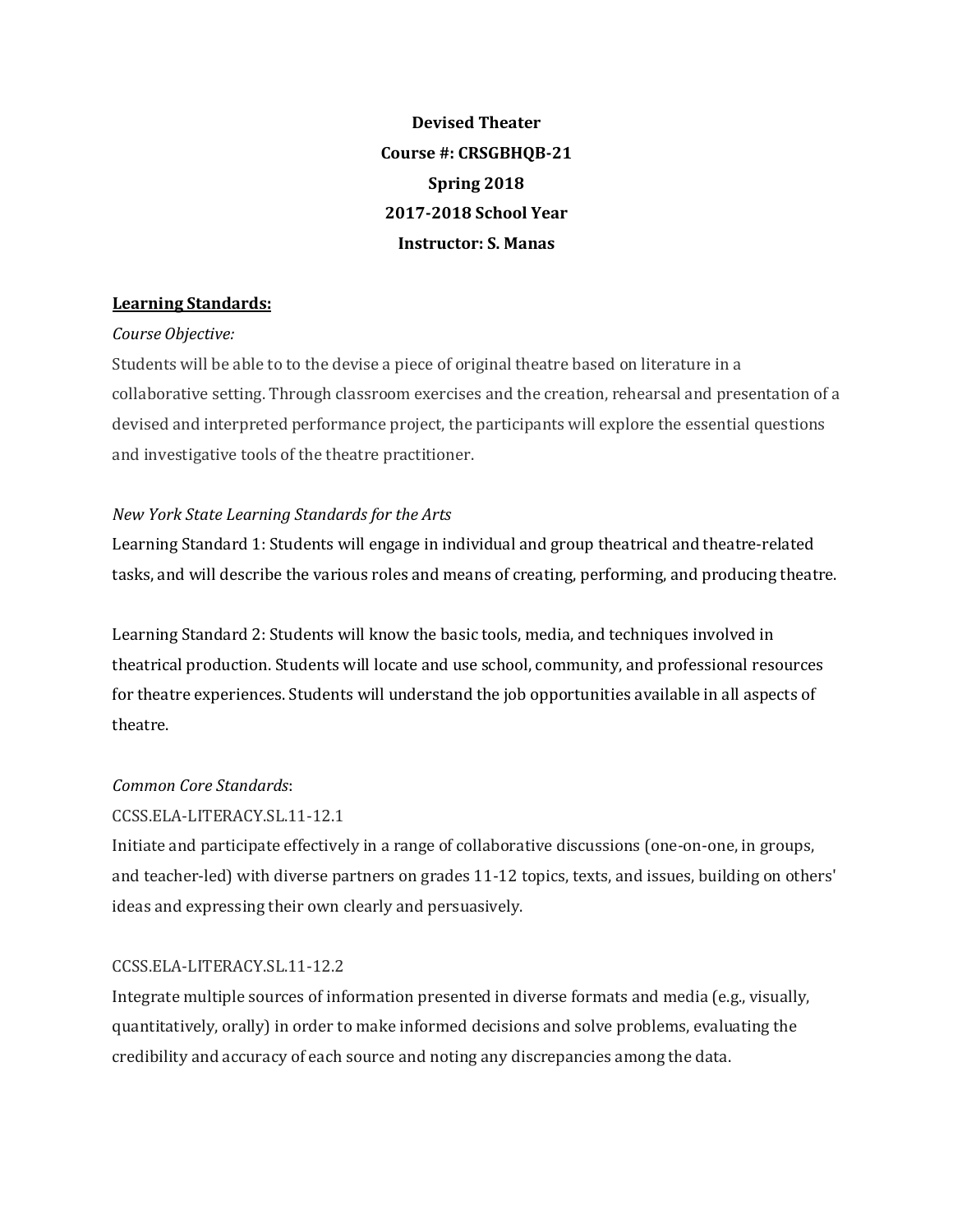### CCSS.ELA-LITERACY.SL.11-12.4

Present information, findings, and supporting evidence, conveying a clear and distinct perspective, such that listeners can follow the line of reasoning, alternative or opposing perspectives are addressed, and the organization, development, substance, and style are appropriate to purpose, audience, and a range of formal and informal tasks.

## **Course Description:**

Students will receive an introduction to the devising of original theatre from literature in a collaborative setting. Through classroom exercises and the creation, rehearsal and presentation of a devised and interpreted performance project, the participants will explore the essential questions and investigative tools of the theatre practitioner. Students will choose the literature, assign roles, write and create the piece, and work to create a theater piece from the ground up.

## Calendar\*\*:

| <b>Class Number</b> | <b>Classwork</b>                    | <b>Homework</b>                                                                              |
|---------------------|-------------------------------------|----------------------------------------------------------------------------------------------|
| $\mathbf{1}$        | Introduction to<br>devised theater. | Read Into the West:An<br><b>Exploration in Form</b><br>and answer questions.<br>Due class #2 |
| $\mathcal{P}$       | How to Devise theater               | <b>Improv Reading and</b><br>answer questions. Due<br>class #4                               |
| $\overline{3}$      | Introduction to improv              | Journal entry. Due<br>class $#4$                                                             |
| 4                   | Watch clips                         | Journal entry. Due<br>class $#5$                                                             |
| 5                   | Read literature                     | Journal entry. Due<br>class $#6$                                                             |
| 6                   | Read literature                     | Journal entry. Due<br>class $#7$                                                             |
| $\overline{7}$      | Read literature                     | Journal entry. Due<br>class $#8$                                                             |
| 8                   | Read literature                     | Journal entry. Due<br>class #9                                                               |
| 9                   | Read literature                     | Journal entry. Due<br>class $#10$                                                            |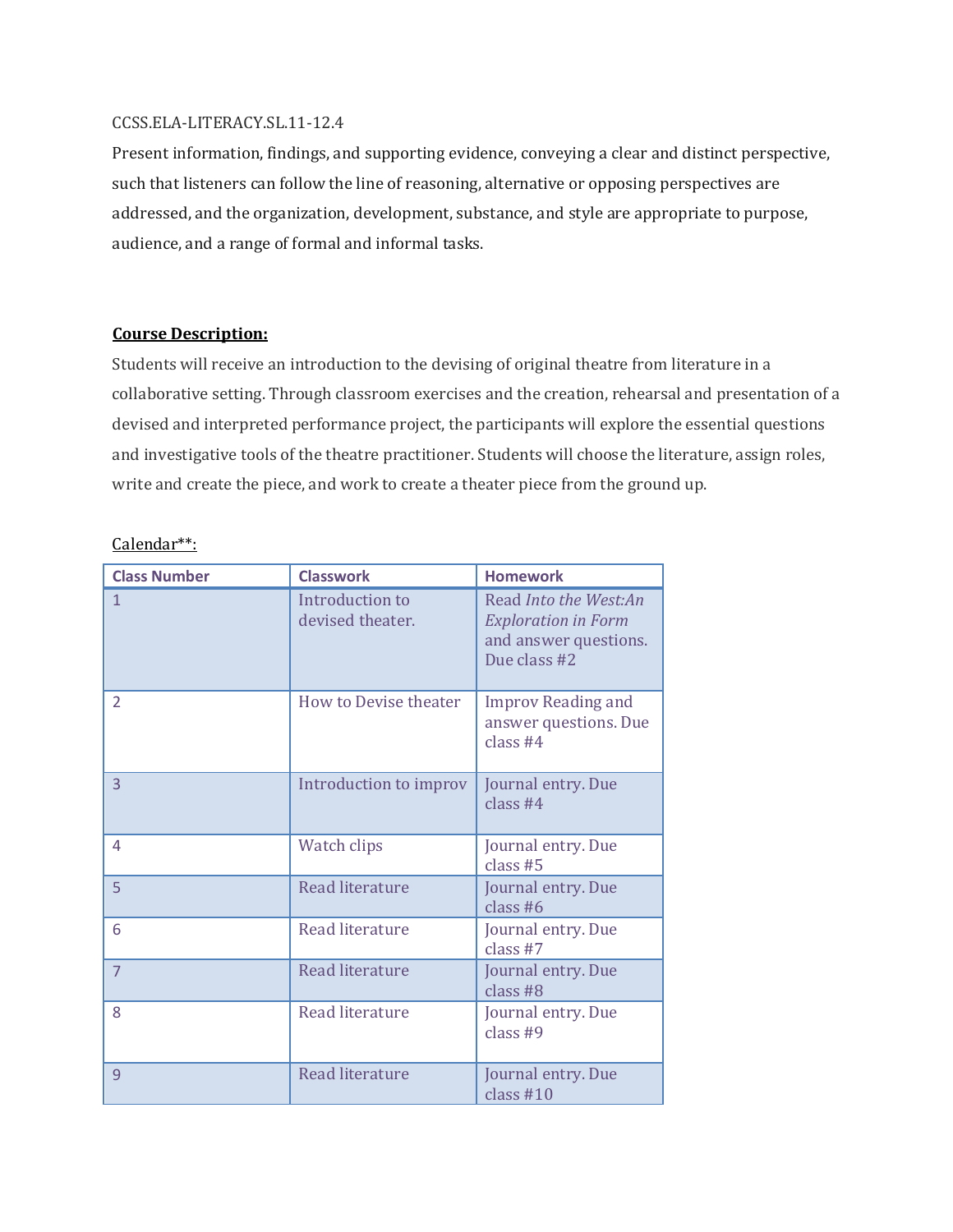| 10 | Improv                                                 | Journal entry. Due<br>class $#11$                                       |
|----|--------------------------------------------------------|-------------------------------------------------------------------------|
| 11 | Improv                                                 | Journal entry. Due<br>class $#12$ .                                     |
| 12 | Improv                                                 | Journal entry. Due<br>class $#13$ .                                     |
| 14 | Create setting,<br>characters, and plot<br>line        | Journal entry. Due<br>class $#15.$                                      |
| 15 | Write play                                             | Journal entry. Due<br>class $#16$ .                                     |
| 16 | Write play                                             | Theater jobs reading<br>and questions. Journal<br>entry. Due class #17. |
| 17 | Write play.                                            | . Journal entry Due<br>class $#18$ .                                    |
| 18 | Write play                                             | Journal entry. Due<br>class $#19$ .                                     |
| 19 | Cast play                                              | Journal entry. Due<br>class $#20$ .                                     |
| 20 | Rehearse and make<br>scenery, props,<br>costumes, etc. | Journal entry. Due<br>class $#21$ .                                     |
| 21 | Rehearse and make<br>scenery, props,<br>costumes, etc. | Journal entry. Due<br>class $#22$ .                                     |
| 22 | Rehearse and make<br>scenery, props,<br>costumes, etc. | Journal entry. Due<br>class $#23$ .                                     |
| 23 | Rehearse and make<br>scenery, props,<br>costumes, etc. | Journal entry. Due<br>class $#24$ .                                     |
| 24 | Rehearse and make<br>scenery, props,<br>costumes, etc. | Journal entry. Due<br>class $#25.$                                      |
| 25 | Rehearse and make<br>scenery, props,<br>costumes, etc. | Journal entry. Due<br>class $#26$ .                                     |
| 26 | Rehearse and make                                      | Journal entry. Due                                                      |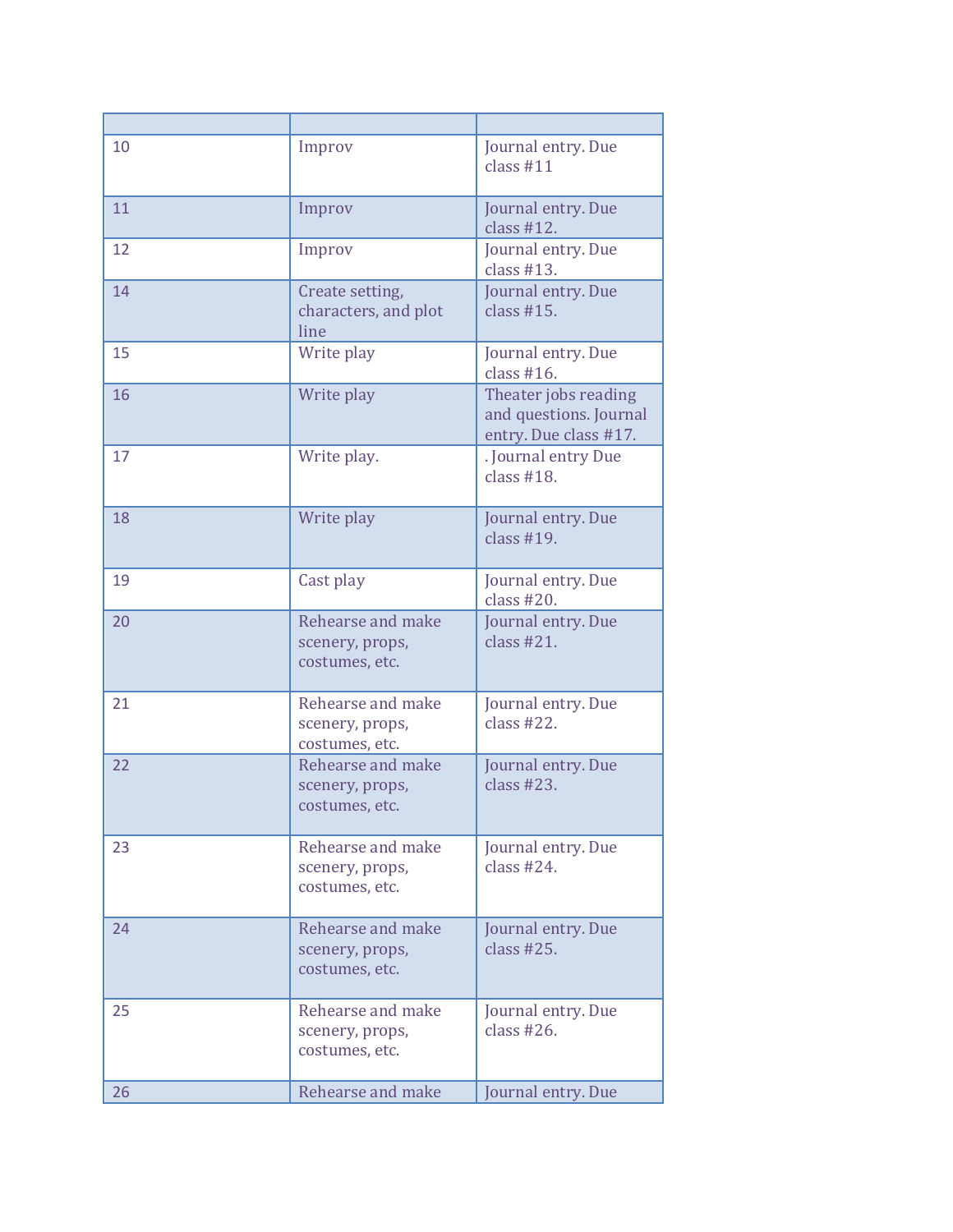|    | scenery, props,<br>costumes, etc.                      | class $#27$ .                       |
|----|--------------------------------------------------------|-------------------------------------|
| 27 | Rehearse and make<br>scenery, props,<br>costumes, etc. | Journal entry. Due<br>class $#28$ . |
| 28 | Rehearse and make<br>scenery, props,<br>costumes, etc. | Journal entry. Due<br>class $#29$ . |
| 29 | Performance                                            | Journal entry. Due<br>class $#30.$  |
| 30 | Self-Evauation                                         | Journal entry. Due<br>class $#31.$  |
| 31 | Make up work                                           |                                     |

*\*\*subject to change based on student needs\*\**

### **Materials and Texts:**

- By Moises Kaufman
- Selected Readgins from *Truth in Comedy* by
- Clips from Disney's *Alice in Wonderland*
- Clips from Tim Burton's *Alice in Wonderland*
- Clips from Tim Burton's *Through the Looking Glass*
- Selected readings from *Alice's Adventures in Wonderland* by Lewis Carroll
- Selected Readgins from *Through the Looking Glass* by Lewis Carroll

# **Grading Policy:**

### Project Based Assessment -30%

The project based assessment will be based on the student's contribution to every step of the process. They will also receive an evaluation for their final assigned role in the devised piece.

### Homework - 10%

For homework, you will either receive a 100% for having completed it with clear effort or a 0 for having not completed it. Homework must show an effort has been made to be considered complete. This includes journal entries.

Attendance – 20%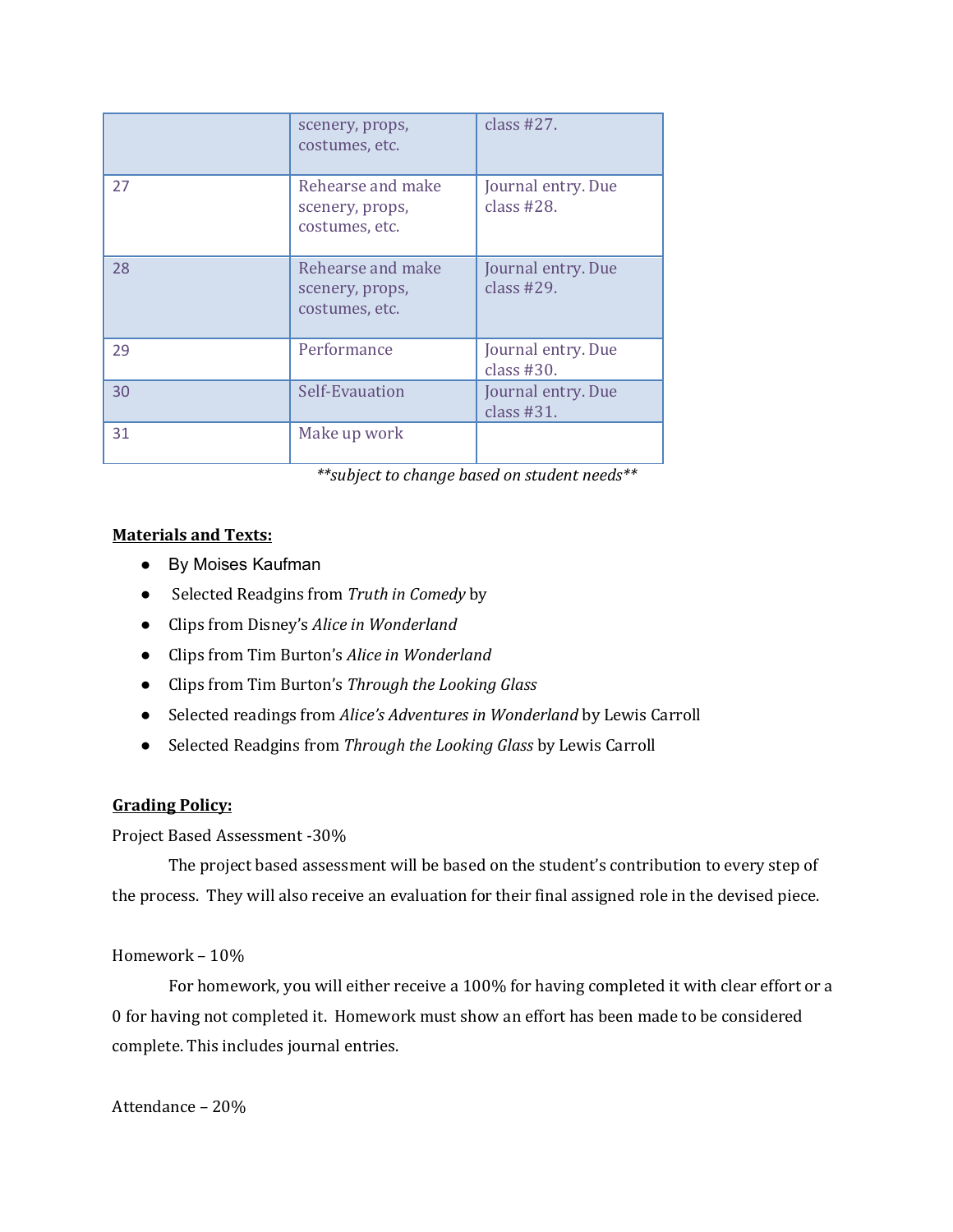You must come to class and you must be on time. You will receive 2 points (100%) for being present and on time, 1 point  $(50\%)$  for being late, and zero points  $(0\%)$  for an unexcused absence or cut.

#### Participation  $-30%$

Devised theater can only be successful if all the company members are involved in the process. As such, students are required to participate in all class activities.

#### Behavior - 10%

Students are expected to follow all class rules while in class.

#### **Classroom Procedures:**

Students are expected to be in class, on time, and ready to work. There is a bathroom in the classroom that students may use. If a student needs the nurse, the Dean, the unit coordinator, or to go to the main office, they will be allowed to go and provided a pass at the teacher and para's discretion. 

The students will participate in the lesson. As the period comes to a close, the teacher will go over their behavioral points with the students, asking them first what they think they earned and then telling them what they actually earned. The rules and point policies are detailed in the next section.

#### **Class Rules and Behavior:**

#### *School Rules:*

Students may not wear hats or bandanas in school. They may not bring weapons, drugs, alcohol, or any illegal paraphenalia into the school building. Students must attend school and be on time. Cell phones and other non-approved technology must be turned off and away while in class unless otherwise instructed.

### *Classroom Rules:*

Rules are clearly posted in the classroom and are as follows:

- 1. Listen to your teachers and paras.
- 2. Keep your hands (and all other body parts) to yourself.